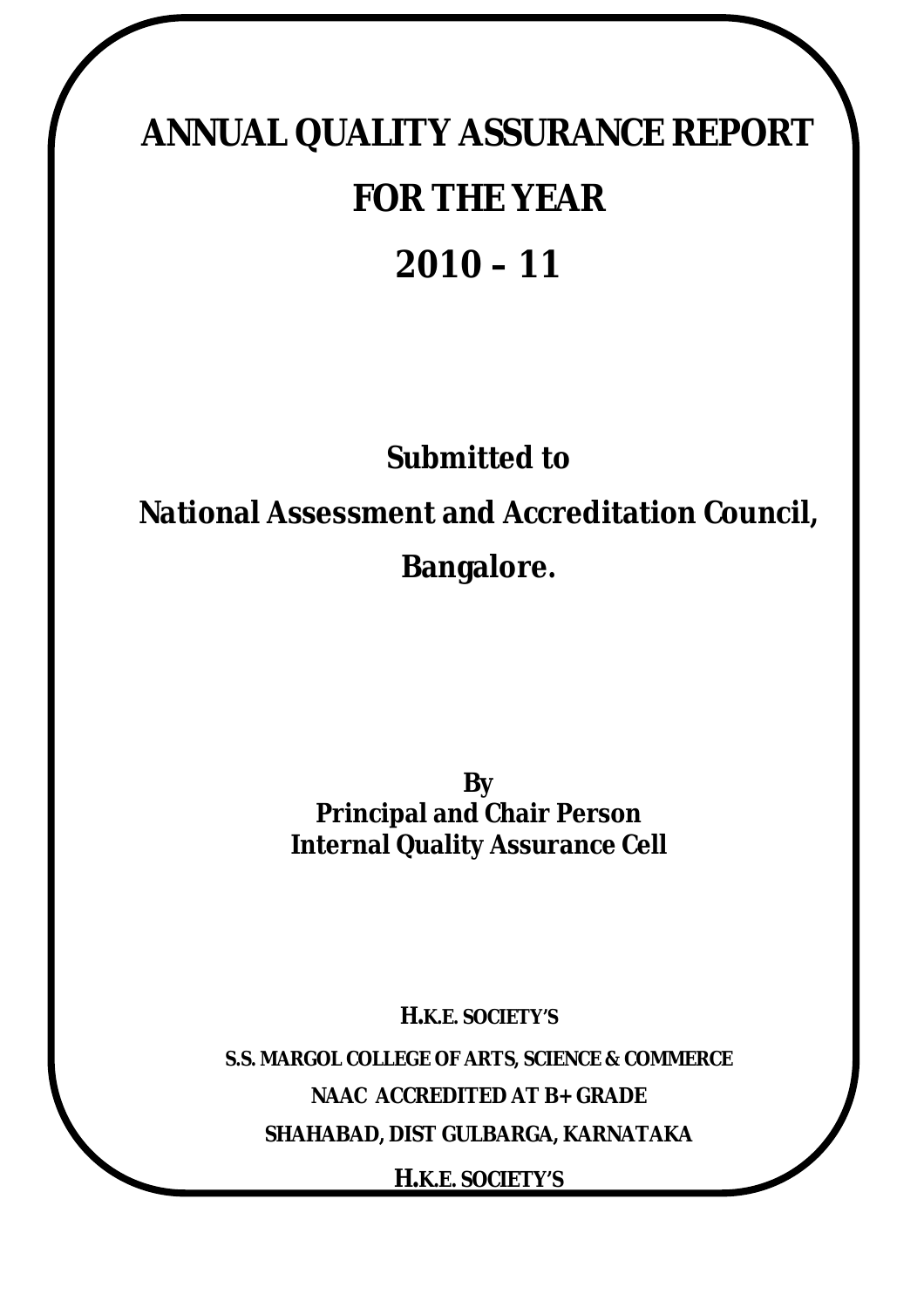## **S.S. MARGOL COLLEGE OF ARTS, SCIENCE & COMMERCE SHAHABAD ANNUAL QUALITY ASSURANCE REPORT FOR THE YEAR 2010 – 11 (IQAC)**

The College is established in the year June 1967. The institution is recognized by (UGC) under 2(F) of UGC Act 1967 and under section 12(B)in 1962. It is affiliated to Gulbarga University Gulbarga. The college by nature in Grant – in – aid impartaning education in Arts, Science & Commerce. It Is a co education college.

**Vision :** "To impart higher education to the children of rural and industrial workers and creates interest in the field of literature cultural and sports activities among them and to increase the teaching faculty to undertake research work.

As per the norms of NAAC, a meeting of staff members was called by Principal and Formed the second academic body by promoting Old member of IQAC as co ordinator for the year 2010 – 11.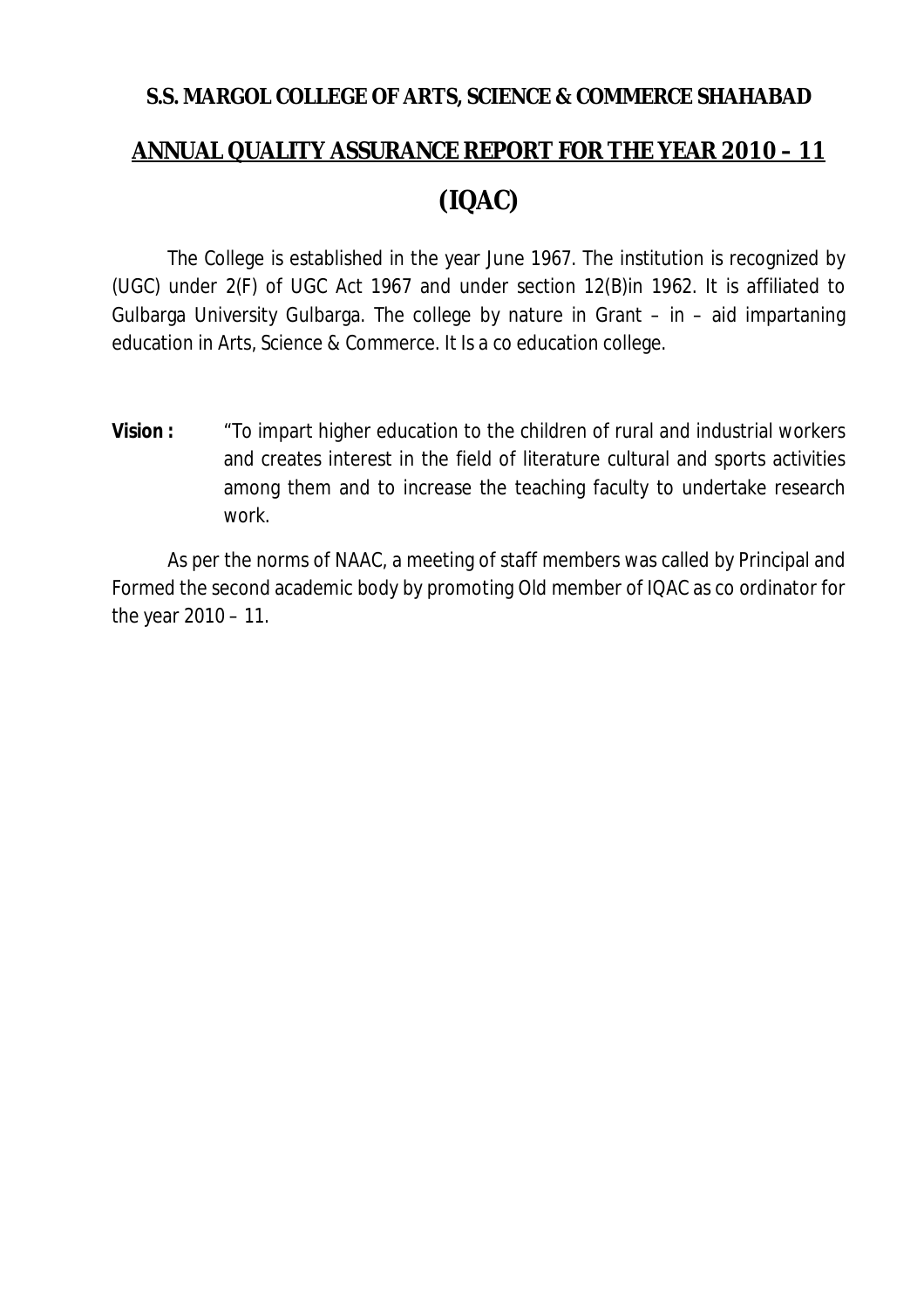## **The composition of present IQAC is as follows**.

| $\mathbf{1}$ . | <b>Chair Person</b>                         | $\ddot{\cdot}$ | Dr. G.R. Badiger                                                                                                                             |
|----------------|---------------------------------------------|----------------|----------------------------------------------------------------------------------------------------------------------------------------------|
| 2.             | Senior Administrative Officer               | $\ddot{\cdot}$ | Dr. S.S.Chetty,<br>AO, HKES, Gulbarga                                                                                                        |
| 3.             | One /Two Members from<br>Management         | $\ddot{\cdot}$ | 1. Shri Rajashekhar R Kanaki,<br>Convener, HKES Arts, &<br>Science Colleges Gulbarga &<br>Governing Council Member,<br><b>HKES Gulbarga.</b> |
|                |                                             |                | 2. Shri Shivaraj Nigudagi<br>Governing Council Member,<br><b>HKES Gulbarga</b>                                                               |
| 4.             | One / Two Nominees from local:<br>societies |                | 1. Dr. Neelamma Katnalli,<br>Ex Principal, SSMC Shahabad                                                                                     |
|                |                                             |                | 2. Shri S.S.Makal<br>Donor Member, HKES<br>Gulbarga                                                                                          |
| 5.             | <b>Senior Teachers</b>                      |                | 1. Shri S.G.Hadimani<br>Member Co- Ordinator                                                                                                 |
|                |                                             |                | 2. Shri S.R Tadakal                                                                                                                          |
|                |                                             |                | 3. Shri S.C Bali                                                                                                                             |
|                |                                             |                | 4. Shri B.R. Badiger                                                                                                                         |
|                |                                             |                | 5. Shri S.R Birajdar                                                                                                                         |
|                |                                             |                | 6. Shri S.S. Biradar                                                                                                                         |

FDC & OS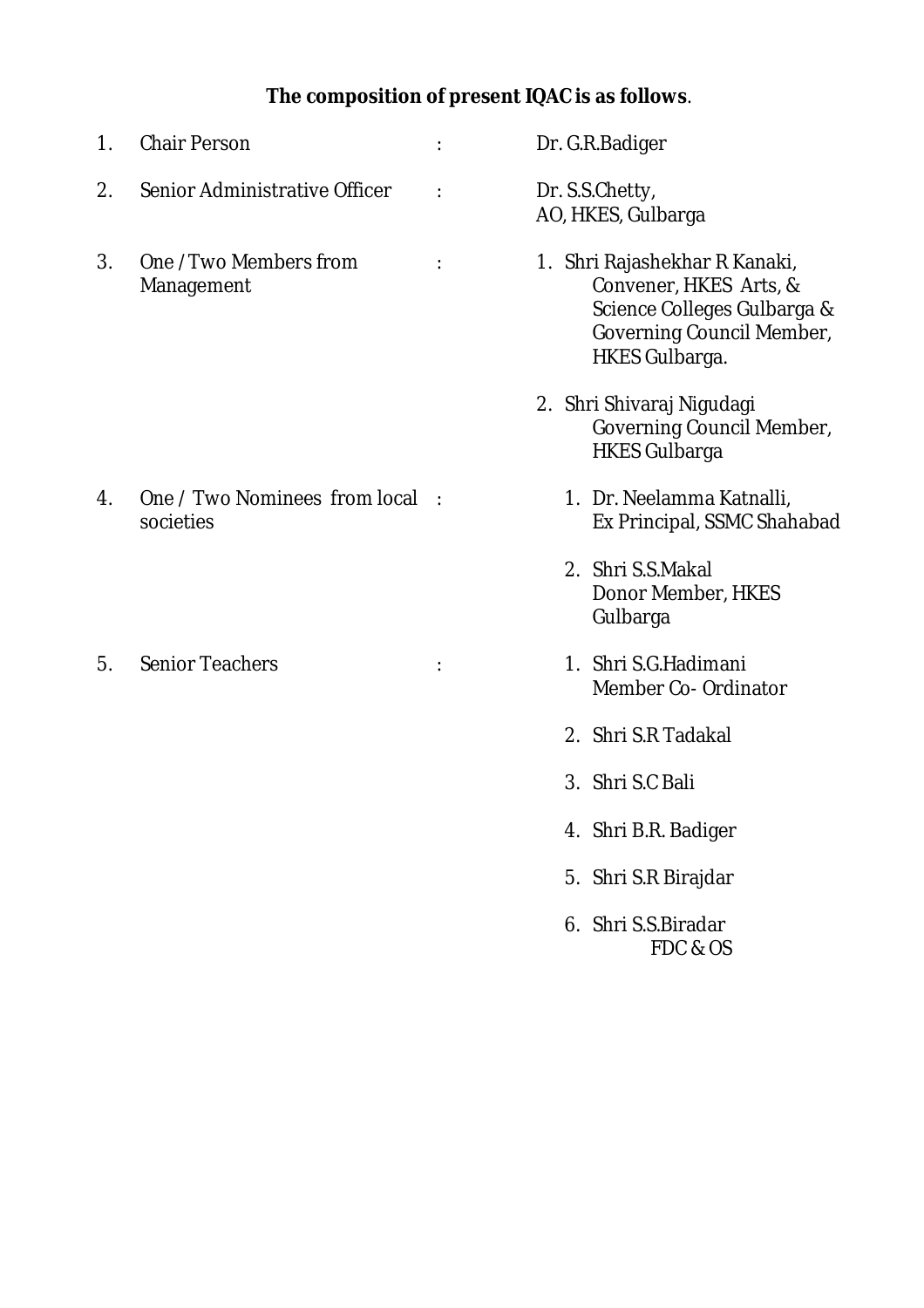## **PART – A**

The newly established IQAC formatted the programmes for the academic year 2010 - 11. The committee demands quality establishment through these programme. The details of programmes are as follows.

- Automation of Library and Office.
- Introducing Computer Science as one of the optional........'
- Undertake construction work of Women's hostel and Auditorium under XI Plan UGC grant.
- Bio metric attendance

College is situated in Semi urban industrial town. Students from nearby villages will study in this college. Students are from socio – economically book ward back formed.

College has procured Library and Office automation software and also introduced Bio matrix. Introduction of Bio matrix changed the working culture, employees have become time conscious and in various developmental work. Concept of in punch and Out punch has come up because of Bio matrix.

Slowly college has under taken the automation of library and office in stage wise manner, because of large volume of book that are with library.

As per the advice of NAAC peer time college this year situated introducing Computer Science as are the optional subject along with Physics and Maths. In this ospect college has appointed staff member having qualification M.C.A. slowly books and other essential of the course are procured for the smooth conduct of regular classes.

For the current academic year college has taken the work of construction of Women's hostel and Auditorium under UGC Special Grant and General Development grant respectively. A grant of Rs. 40, Lakha for Women's hostel and Rs. 6 Lakhs for Auditorium has from sanctioned by UGC out of which college received Rs. 20 Lakhs and 3 lakhs towards same.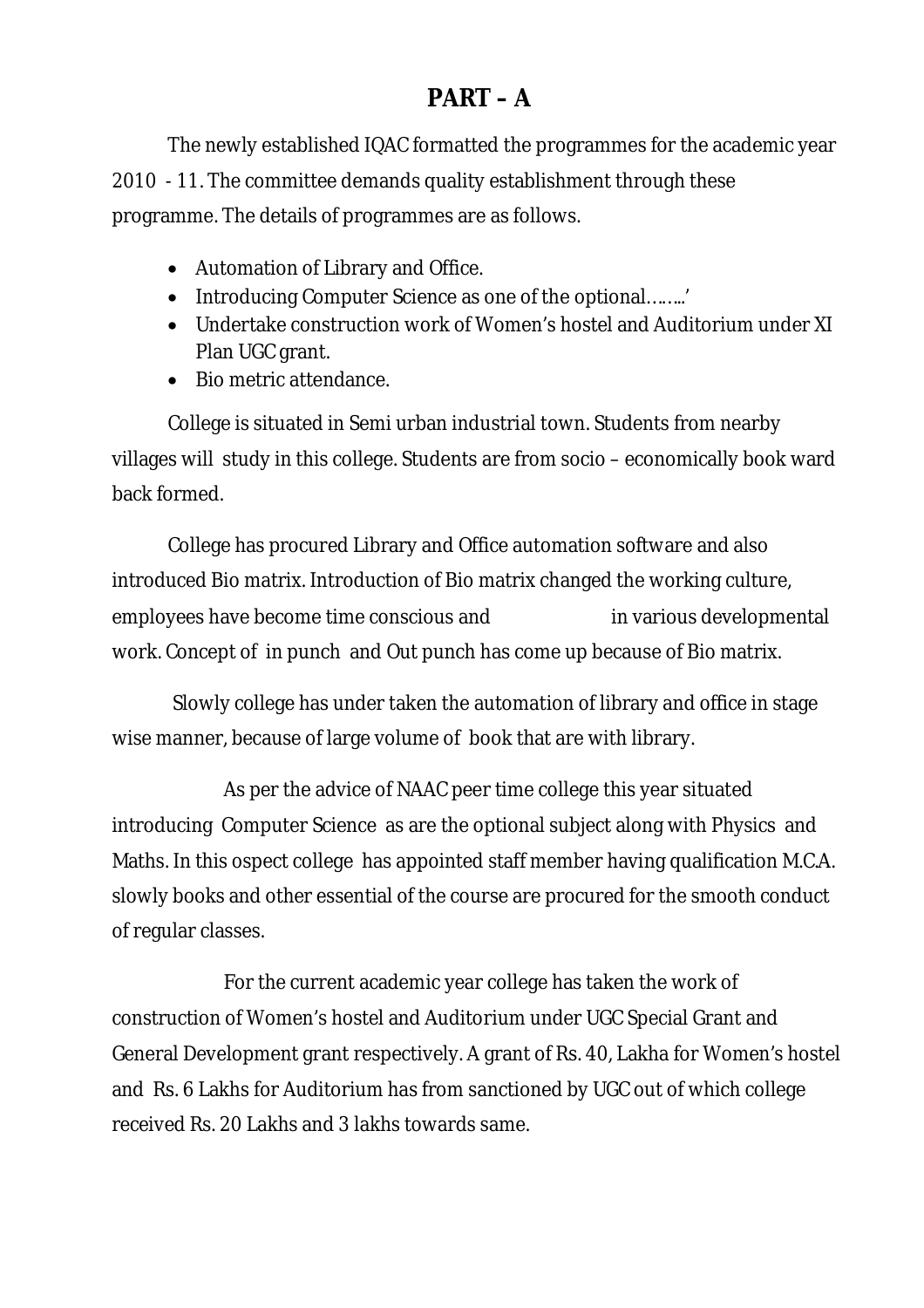## **PART – B**

#### **1. Activity refreshing goals and objective of the institution:**

The goals and objectives of the institution are achieved through teaching learning process, special lecturer, cultural activities.

#### **2. New Academic Programmed instituted (UG):**

This year Computer Science is introduced as optional subject along with Physics & Chemistry. This course is a self financed course.

#### **3. Innovation in Curricular design and transition :**

As college is affiliated to Gulbarga University, there is no much contribution for innovation in curricular design is observed. Here senior teacher have been nominated as Board of Studies member. These members will bring small change to curriculum.

#### **4. Inter Disciplinary programmes started : No.**

#### **5. Examination reforms implements :**

College conducts two internal tests. This will helps in indentifying the students who are poor in studies.

#### **6. Candidate qualified : NET / SLET / GATE/ Etc : No**

#### **7. Initiative towards faculty development programme** :

Some of the staff members have been attended National level Seminar through which they will up date the knowledge some of the staff have been worked as resource person for remedial classes I out stationed colleges.

#### **8. Total numbers of Seminar / Work Shop conducted:**

As such this academic year college has not conducted any seminars but has sent a proposal to UGC for National Level Seminar on **"Human Rights".**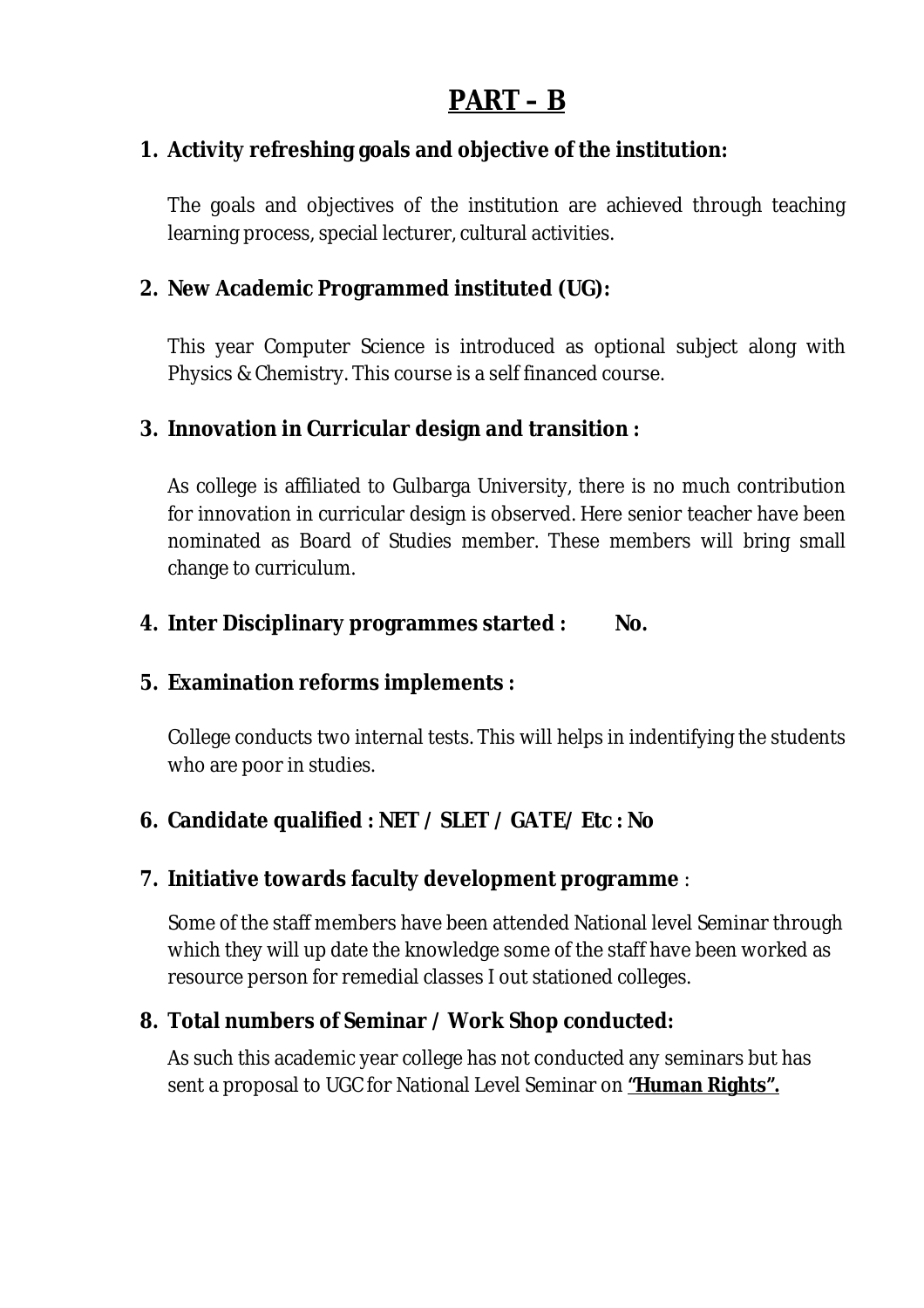#### **9. Research Project :**

Two staff members namely Shri S.R Birajdar., of Botany, HOD and Shri Devadas Chetty of Zoology HOD., have been sanctioned UGC minor research projects. The work is under progress.

#### **10. Patents generated, if any : No**

#### **11. New collaborative research Programme :**

Dr. Anilkumar R Koppalkar, Associate Professor in Physics is working as Co-Invigilator in DST sponsored Major Research Project, which will conducting in collaboration with Prof. M.V.N Ambika Prasad, Chairman, Material Science Department, Gulbarga University Gulbarga. Apart from he has been work as Co–invigilator in UGC sponsored minor research project at N.V College , Gulbarga.

## **12. Research grants received from various agencies : Minor Research Grants From UGC:**

|                  |                                                                              | <b>Sanctioned</b> | <b>Received</b> |
|------------------|------------------------------------------------------------------------------|-------------------|-----------------|
|                  | 1. Shri S.R. Birajdar, Principal Invigilator - (Botany): 70,000.00 65,000.00 |                   |                 |
|                  | 2. Shri Devdas Chetty Principal Invigilator - (Zoology): 80,000.00 77,000.00 |                   |                 |
| 3. Dr. B.P.Bulla | Principal Invigilator - (Economics): 90,000.00 60,000.00                     |                   |                 |

#### **13. Details of research scholars :**

Six staff members are actively involved research work and are as follws.

- 1. Dr. B.P.Bulla, Dept. of Economics, is also recognized guide of GUG.
- 2. Dr. A.R. Koppalkar, Dept. of Physics actively working in the field of
- 3. Dr. G.R Badiger, Dept. of Chemistry involved in Organic Pesticides
- 4. Dr. Shrishail Nagaral. Dept of Kannada who is a research Guide of Gulbarga University and published articles and books.
- 5. Shri S.R Birajdar, Dept. of Botany, working in the field of Ecological studies on Lentic water bodies of Gulbarga Taluka.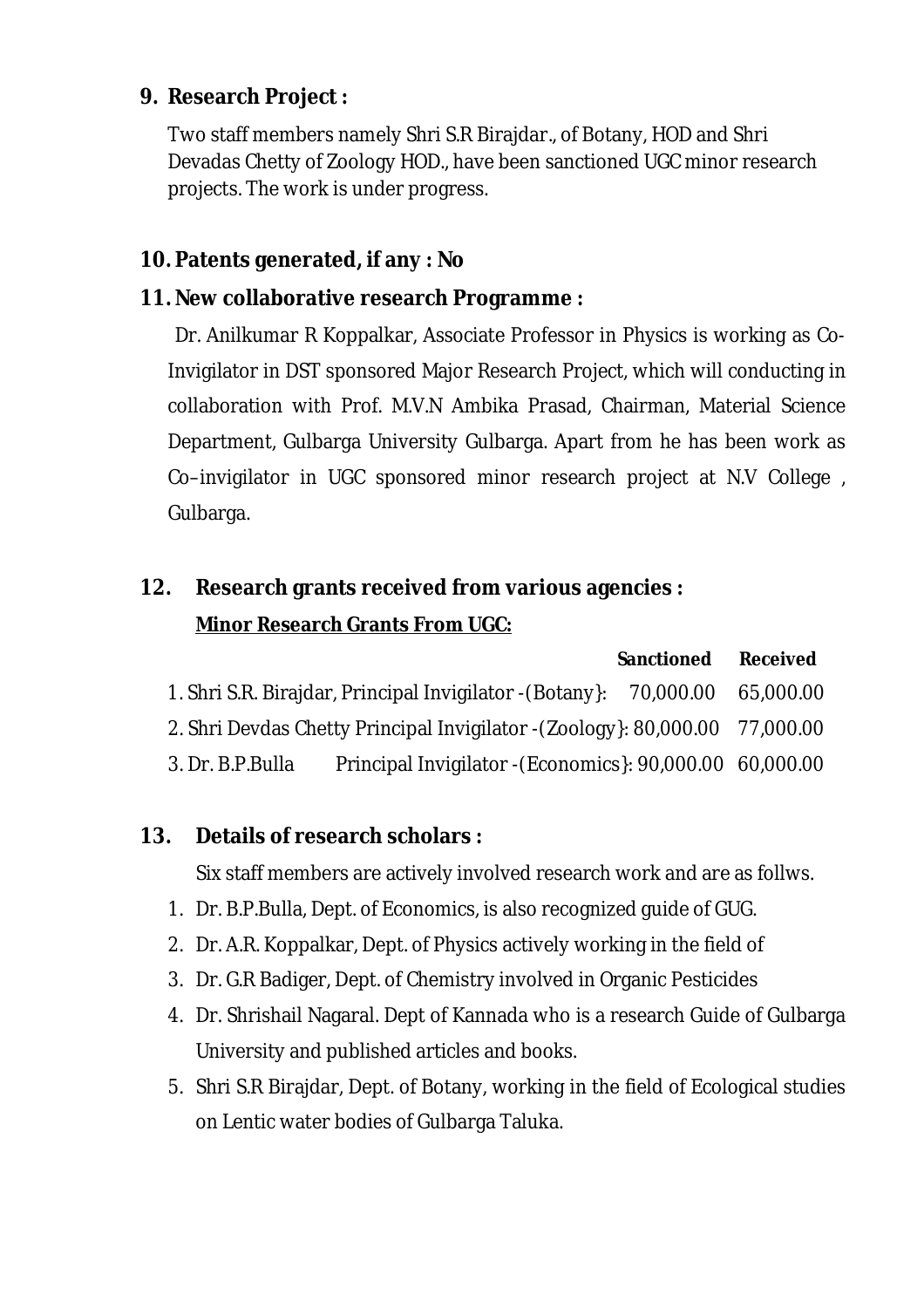6. Shri Devdas Chetty, Dept of Zoology, working in the feils of Bio- Diversity of Ostracods Fauna in lime stone belt of Shahabad town.

#### **14. Citation index of faculty members and impact factors**:

The above mentioned staff members have publishing article / paper regularly in reported Journals and different impact factor.

#### **15. Honors / Awards to the faculty** :

Dr. Shrishail Nagaral has been honored as research guide of Gulbarga University Gulbarga.

- **16. Internal Resources generated:** Through fee collection.
- **17. Details of department getting SAP, Cosip (Assist)/DST/ FIST etc. Assistance recognition** : **No**

#### **18. Community services :**

Eye Camp has been organized with HKES, Basaweshawar Teaching and general Hospital Gulbarga and "Hamara Bandhan", German organization.

#### **19. Teachers and officers newly recruited :**

Shri Sharanayya Puranik, has been appointed as SDA on 28.03.2011 on Compensation ground.

#### **20. Teaching – Non Teaching staff ration :**

**21. Improvements in the library services:**

Maintain of all Almeria and furniture have been done

**22. New books / Journals subscribed and their Value :**

|              | No. Volume | Amount     |  |
|--------------|------------|------------|--|
| <b>Books</b> | 260        | $25.925/-$ |  |
| Journals     | 11         | $4800/-$   |  |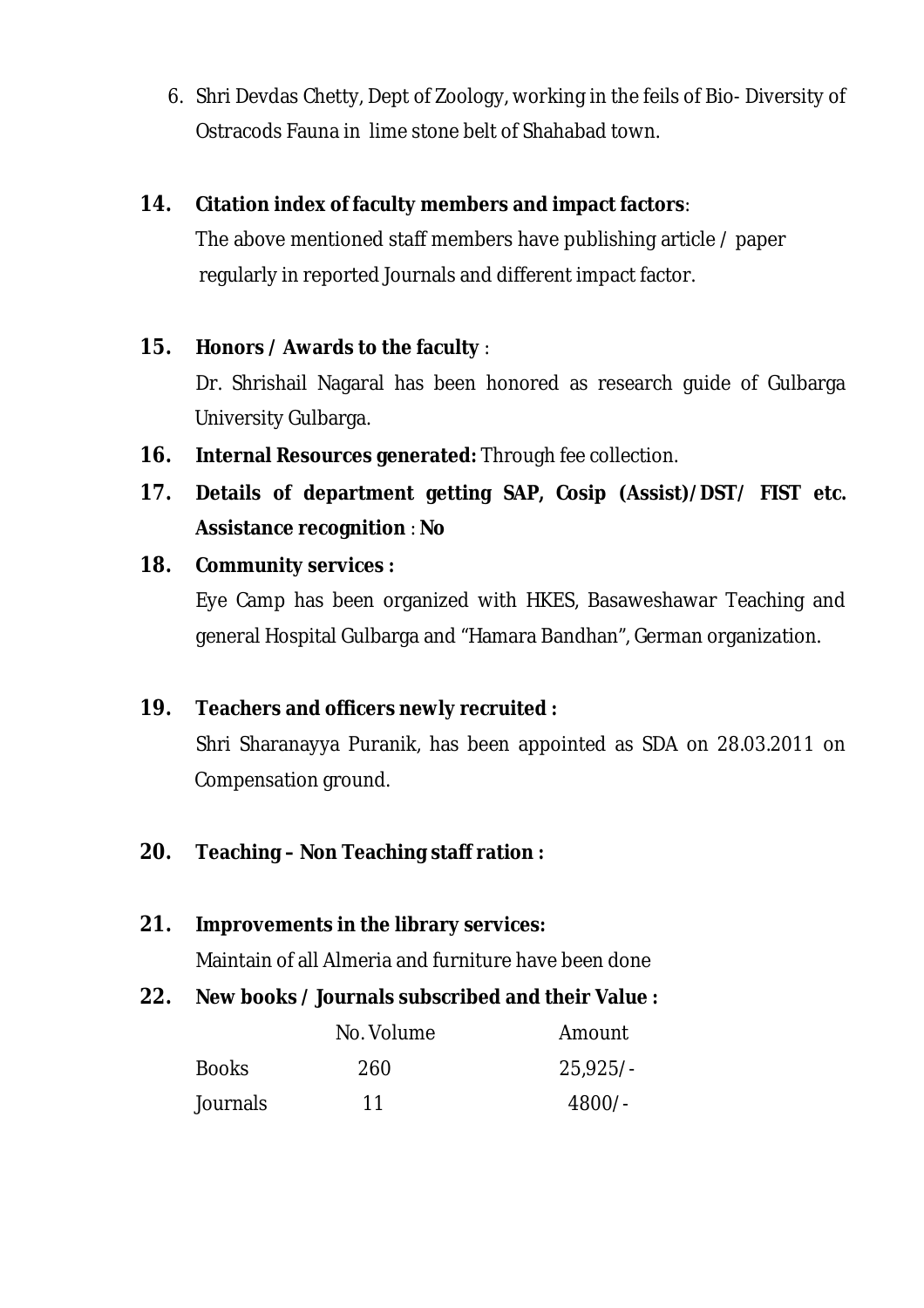### **23. Course in which student assessment of teachers is introduced and the action taken on student feed back:**

In all the subject assessment of teachers is carried out and feed back are obtained from students. These suggestion are

#### **24. Unit Cost of Education:**

Unit cost of Education(without salary) = 
$$
\frac{\text{Total Annual Expenditur}}{\text{No. of student enrolled}} = \frac{4,92,645.00}{204}
$$

$$
= 2415/4
$$
Unit cost of Education(with salary) = 
$$
\frac{\text{Total Annual Expenditur}}{\text{No. of student enrolled}} = \frac{10485393.00}{204}
$$

$$
= 51399/4
$$

## **25. Computerization of a administration and the process admission and examination results, issue of Certificates:**

Excluding admission process all other process have been done through computer.

#### **26. Increases in the infrastructural facilitation**

This academic year the college has started new expansion work i.e Auditorium and Women's hostel building apart from regular budget to the science department.

#### **27. Technology up-gradiation :**

Under process and proposal to purchase two smart boards.

**28. Computer and Internet access and training to teachers and students : No**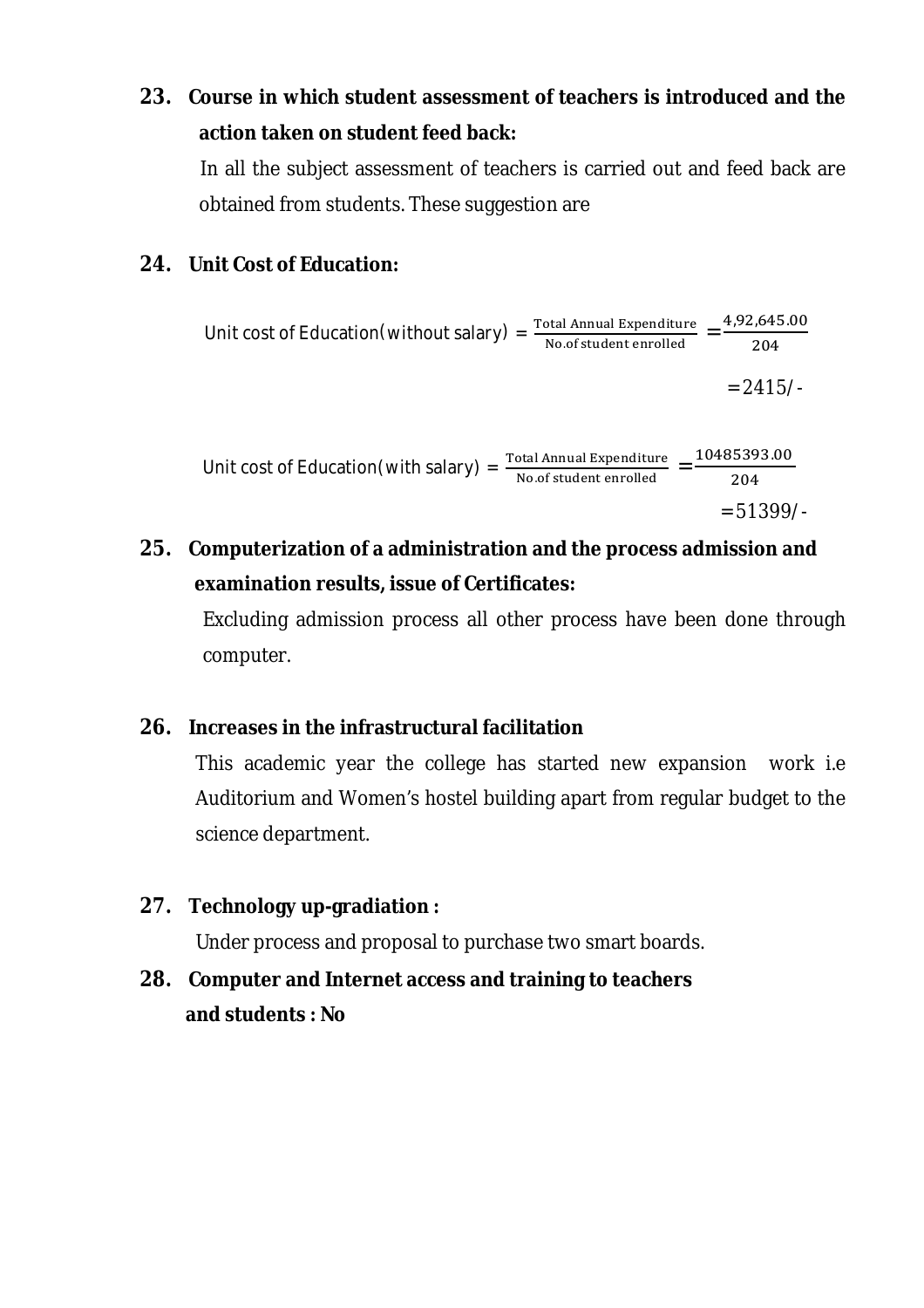#### **29. Financial aid to students :**

Financial assistance is made available to our students through various scholarship, and are as under:

| 1. SC/ST Scholarship                             | $27 \circ 1850$ /-                    | 50,320.00   |  |
|--------------------------------------------------|---------------------------------------|-------------|--|
| 2. BCM merit Scholarship<br>$\ddot{\phantom{a}}$ | $126@857/-$                           |             |  |
|                                                  | +237(Science)                         | 99,556.00   |  |
| 3. Physically Handicapped:                       | .<br>.                                | .           |  |
| 4. Category – I Scholarship:                     | $857/-$<br>25<br>$^{\textregistered}$ | 25,829.00   |  |
| 5. C.V. Raman Scholarship:                       | $5000/-$<br>01<br>$\omega$            | 5000.00     |  |
| 6. Sanchi Honnamma                               |                                       |             |  |
| scholarship                                      |                                       |             |  |
| 7. Hindi Award Scholarship:                      |                                       |             |  |
| 8. Ex Services Man                               |                                       |             |  |
| 9. Minority Student Scholarship:                 |                                       |             |  |
|                                                  | 79                                    | 1,80,705.00 |  |

#### **30. Activities and Support from the Alumni Association : No**

## **31. Activities and supports from the Parents and Teachers association:**

The suggestion from these association are very much welcomed

#### **32. Health services :**

This year also the college has conducted eye camp is association with HKE Society', Basaweshwar Teaching and General Hospital, Gulbarga and "Hamara Bhandhan" E v German organization. The camp was attended by poor, economically backwards and who cannot offer even small payment have been operated by catiriot for free of cost.

#### **33. Performance in sports activities :**

Students of our college have won many local sports & games.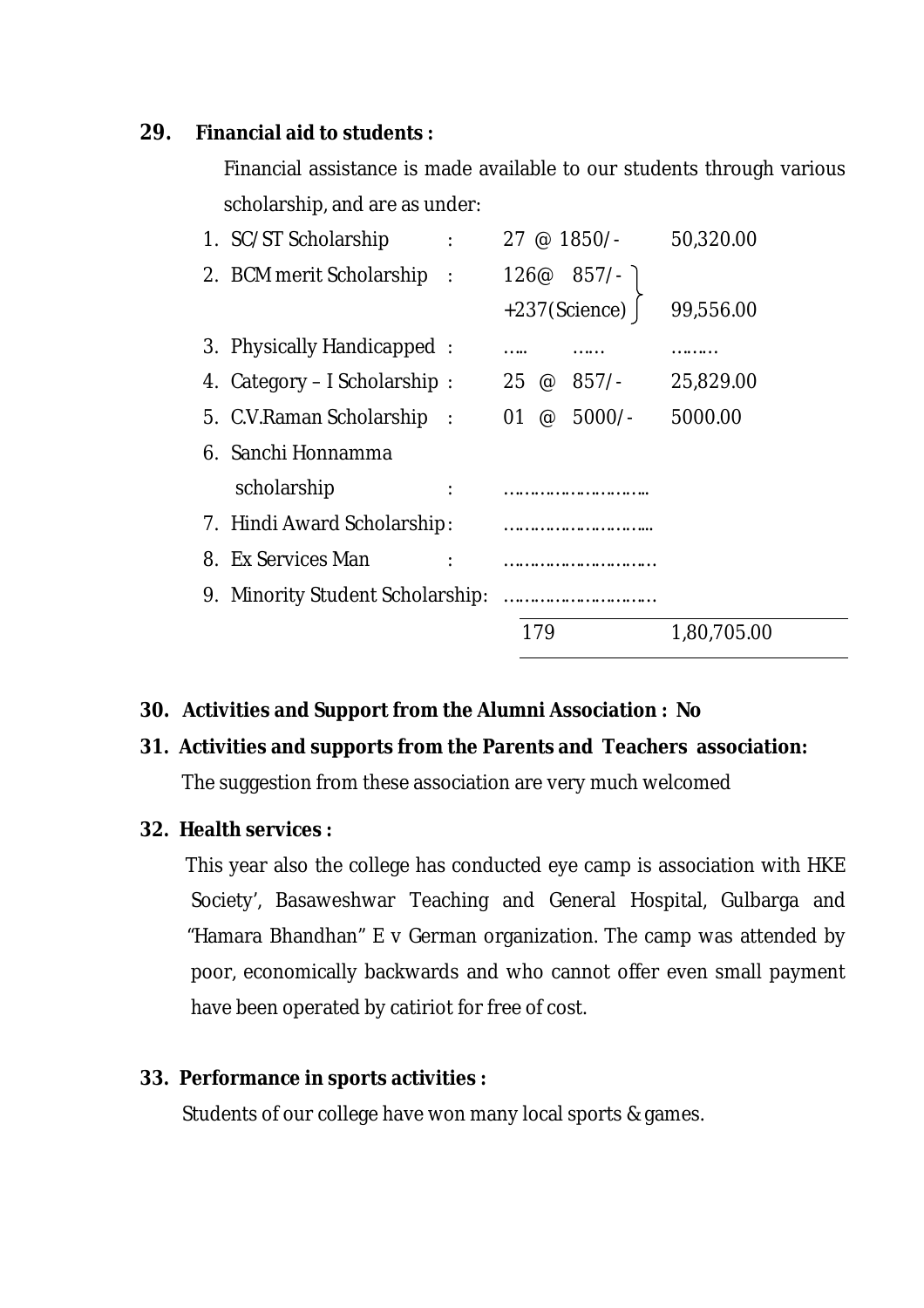#### **34. Incentives to Outstanding sports persons:**

Fee concession is given to outstanding sports person.

#### **35. Students achievements and awards :**

Five students of B.Sc have obtained distinction and nine have obtained First class degree.

#### **36. Activities of the Guidance and Counseling Unit:**

The candidates orientation programmes and also make ware of job opportunities in the respective areas.

#### **37. Placement Services provided to students : No**

#### **38. Development Programmes for Non – Teaching staff :**

The staff is allowed to participate in seminar and work shop conducted our society.

#### **39. Healthy Practices of Institution :**

- Few teachers instituted cash awards to students who have scored highest mark in their own subjects.
- Fee will be collected in installment from students.

### **40. Linkage developed with National / International, academic research bodies : NO**

**41. Any other relevant information and the institution wishes to add:** College will have its own calendar of events and conducts the programmes accordingly. The below is the list of it.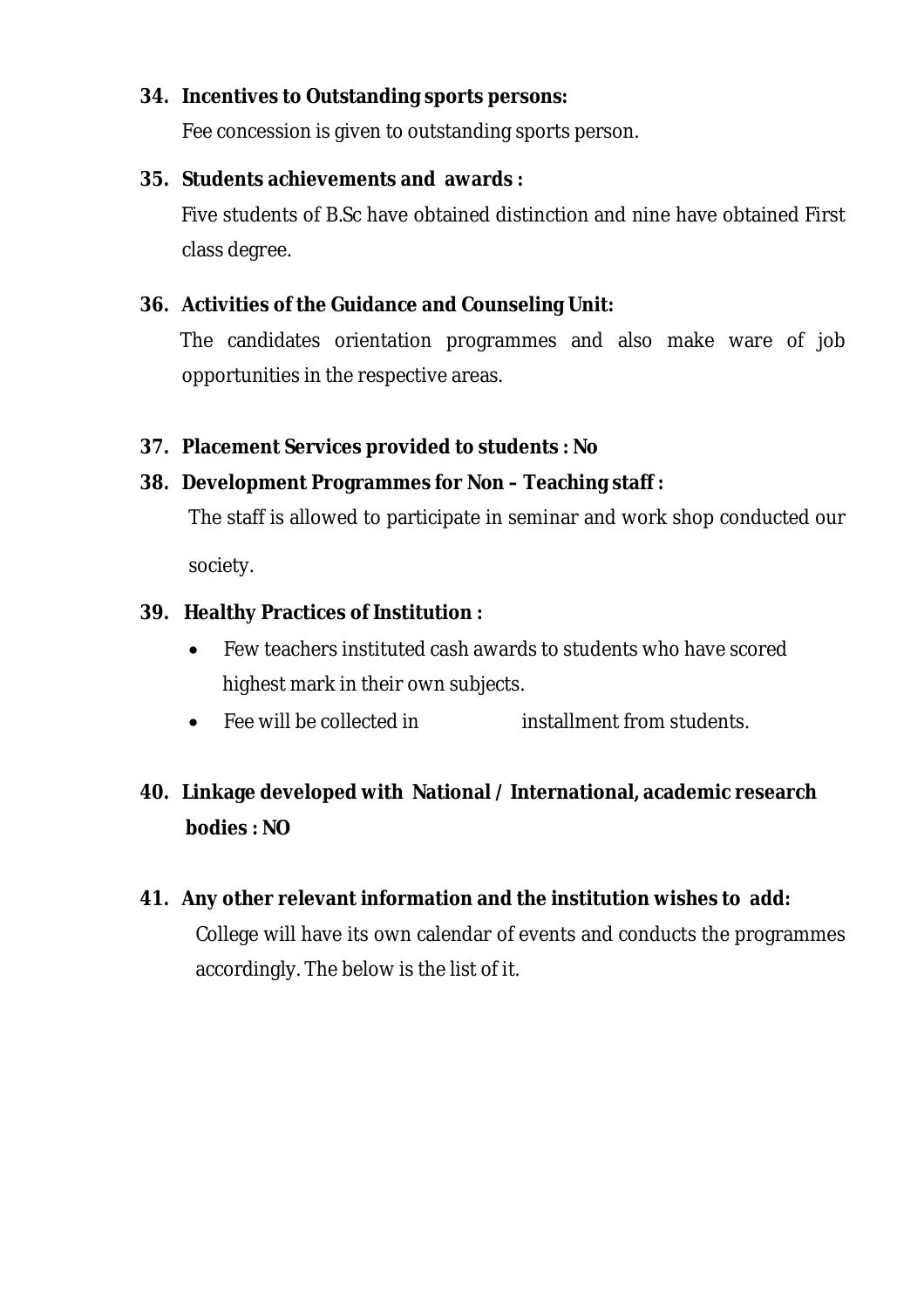#### **VARIOUS ACTIVITIES ARE CONDUCTED FOR THE ACADEMIC YEAR**

#### **01.06.2009 TO 31.03.2010.**

- 1. On 3rd July 2010 the Death Anniversary of the founder Principal Late. Shri S.Y.Rampure was observed.
- 2. On 01st August, 2010 the 88th Birth Anniversary of the founder President of HKE Society Gulbarga Late. Mahadevappa Rampure was celebrated in befitting manner. On this occasion Shri Somashekhar margol., Industrialist was the chief guests and Dr. G. R Badiger Principal has presided over the function all the staff and students were present.
- 3. On 15th August, 2010 the Independence Day was celebrated Principal, Dr. G.R Badiger hosted the National flag and addressed the staff and students on this occasion.
- 4. On 7th August 2010 inter collegiate youth festival was organized by the Gulbarga University Gulbarga in which many of our college students has prescribed.
- 5. On 25th August 2010 Vishwa Kannada sammelan(World Kannada Conference) held in this regard many competitions were conducted many of our college students has taken participation and lot had inspiration regarding Kannada writing.
- 6. On 28th August, 2010 Mother Teressa's 100th Birth Anniversary was held on this occasion our principal Dr. G.R Badiger was prescribed the function and addressed the staff and students in this regard.
- 7. On 5th September, 2010 the "Teachers Day" was celebrated on this occasion senior professor Sri C.G.Soma was the chief guest and our Principal Dr. G.R Badiger has presided over the function and addressed the importance of the teachers role in nation building. All the staff and students were attended.
- 8. On 17th September, 2010 Hyderabad Karnataka Emancipation Day was celebrated on this occasion our principal Dr. G.R Badiger hosted the National Flag and addressed to all the students.